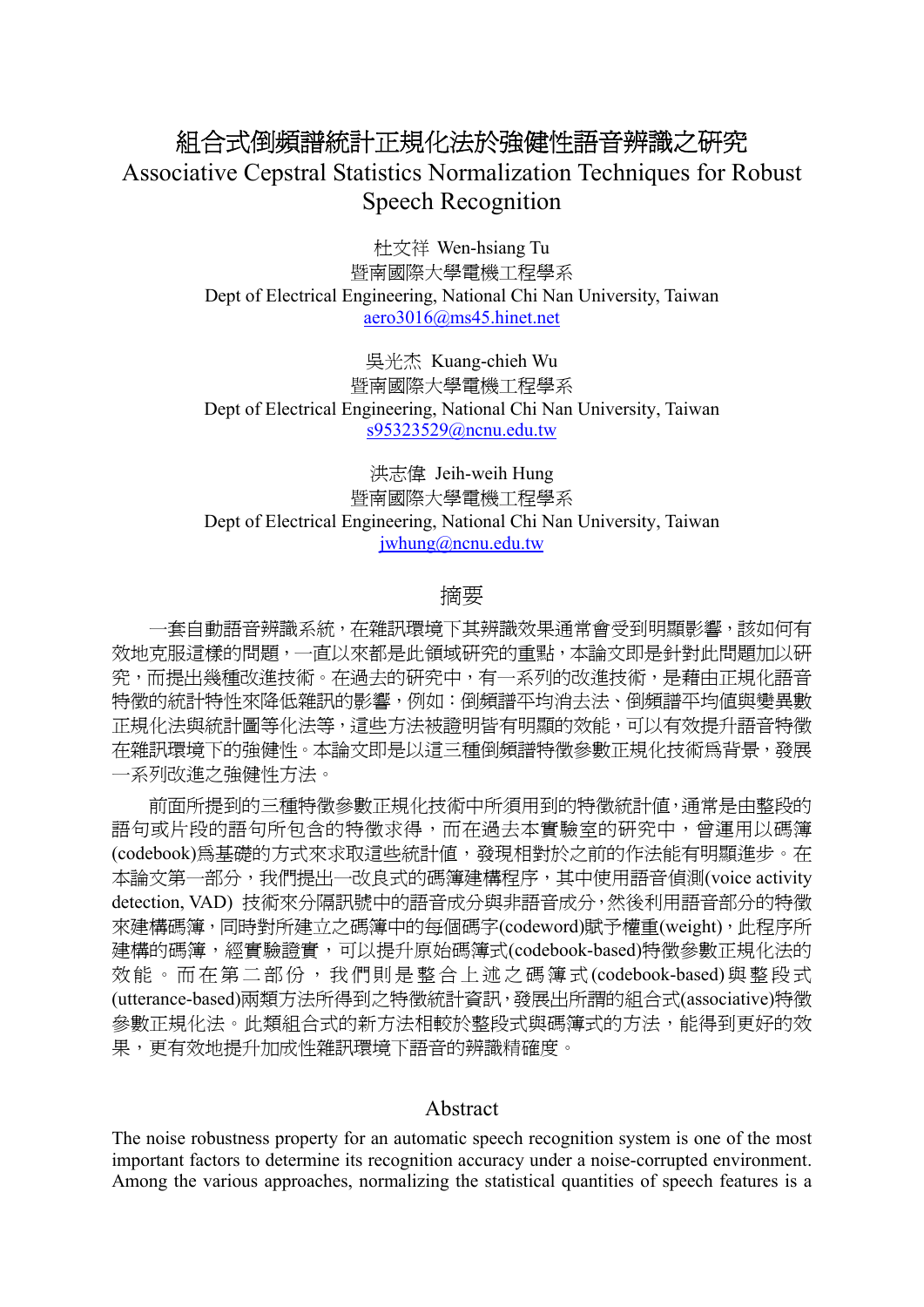very promising direction to create more noise-robust features. The related feature normalization approaches include cepsral mean subtraction (CMS), cepstral mean and variance normalization (CMVN), histogram equalization (HEQ), etc. In addition, the statistical quantities used in these techniques can be obtained in an utterance-wise manner or a codebook-wise manner. It has been shown that in most cases, the latter behaves better than the former.

In this paper, we mainly focus on two issues. First, we develop a new procedure for developing the pseudo-stereo codebook, which is used in the codebook-based feature normalization approaches. The resulting new codebook is shown to provide a better estimate for the features statistics in order to enhance the performance of the codebook-based approaches. Second, we propose a series of new feature normalization approaches, including associative CMS (A-CMS), associative CMVN (A-CMVN) and associative HEQ (A-HEQ). In these approaches, two sources of statistic information for the features, the one from the utterance and the other from the codebook, are properly integrated. Experimental results show that these new feature normalization approaches perform significantly better than the conventional utterance-based and codebook-based ones. As the result, the proposed methods in this paper effectively improve the noise robustness of speech features.

關鍵詞:自動語音辨識、碼簿、強健性語音特徵

Keywords: automatic speech recognition, codebook, robust speech feature

一、緒論

本論文所討論及提出的強健式技術,主要是在加成性雜訊環境下,對訓練與測試二者的 語音特徵參數的統計特性加以正規化,以降低兩環境的不匹配。其中我們利用梅爾倒頻 譜係數(mel-frequency cepstral coefficients, MFCC)做為語音特徵,結合語音偵測技術 (voice activity detection, VAD)[1]與特徵統計值正規化的諸多技術,來提升語音特徵在加 成性雜訊環境下的強健性。本論文中所討論的特徵參數正規化法分別為:

(一)整段式(utterance-based)特徵參數正規化法

 即傳統的整段式倒頻譜平均消去法(utterance-based cepstral mean subtraction, U-CMS)[2]、整段式倒頻譜平均值與變異數正規化法(utterance-based cepstral mean and variance normalization, U-CMVN)[3]與整段式統計圖等化法(utterance-based histogram equalization, U-HEQ)[4]。此類方法是以一整段語句為基準去估算每一維特徵參數的統計 特性,並執行特徵參數正規化。

(二)碼簿式(codebook-based)特徵參數正規化法

 此類方法是藉由碼簿來幫助我們估算出代表訓練語音特徵與測試語音特徵的統計 值,藉此執行語音特徵正規化。在過去的研究裡[5][6][7],發現此類的方法,包括碼簿 式倒頻譜平均消去法(codebook-based cepstral mean subtraction, C-CMS)與碼簿式倒頻譜 平均值與變異數正規化法(codebook-based cepstral mean and variance normalization, C-CMVN)等,其效果都比前一類之整段式特徵正規化法來的好。

本論文根據以上所述的二類方法提出一系列改進的技術,分述如下:

① 在過去碼簿式特徵正規化法中[5-7],碼簿取得方式是將全部的訓練語料轉換的特徵 參數作向量量化,這樣的方式可能會使其中許多碼字是對應到非語音的靜音(silence)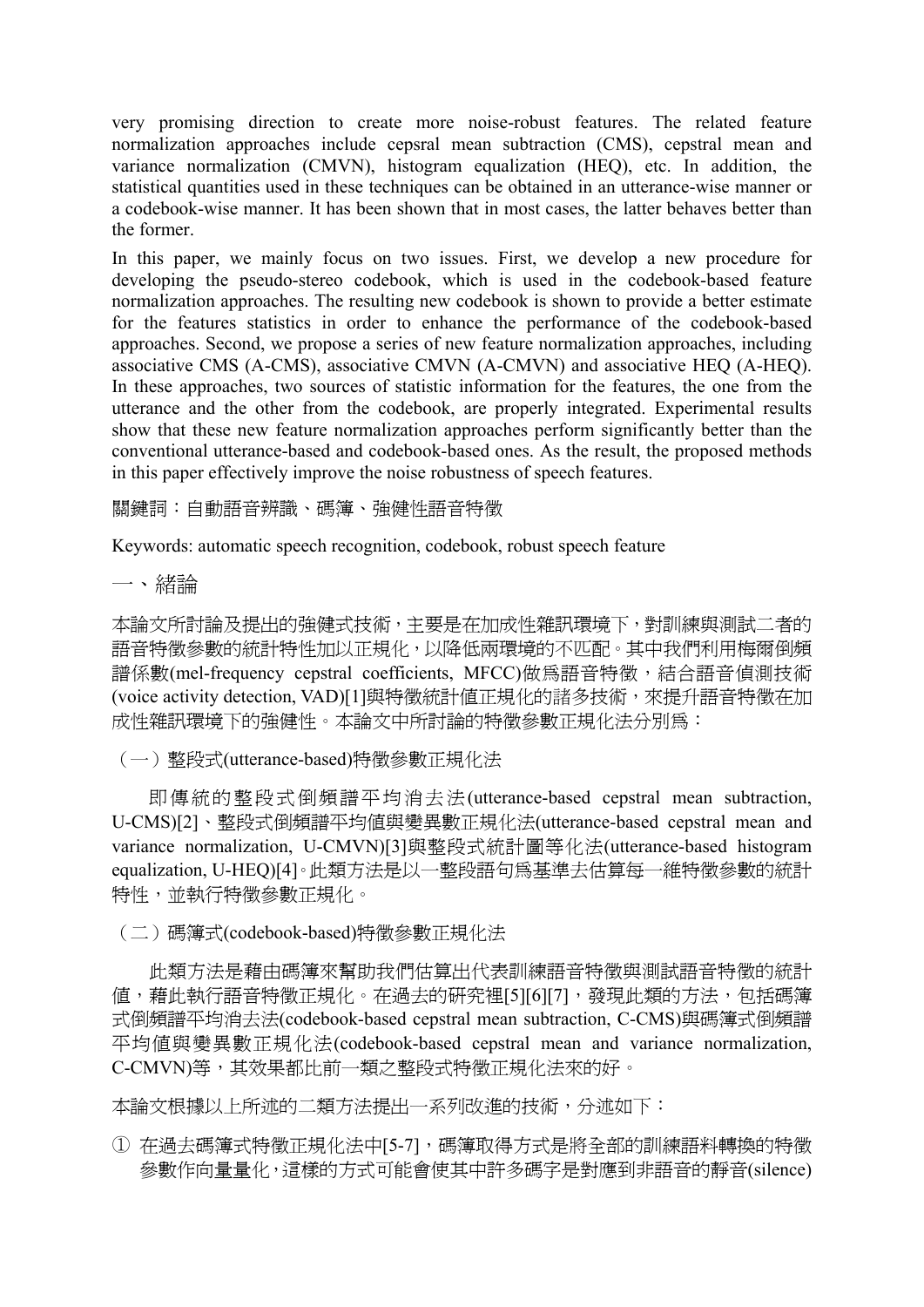或雜訊成份,而使這些碼字較缺乏語音特徵的代表性,同時,每個碼字的權重被設 為相等,這樣可能會使之後所欲計算的特徵統計值較不精確。在本論文中,我們應 用端點偵測(voice activity detection, VAD)技術偵測出一段訊號的語音(speech)成分與 非語音(silence)成分,然後只使用語音成分的特徵去製作碼簿,同時,不同的碼字根 據其對應的原始特徵數目多寡設定其權重(weight),這種新的碼簿建構程序應可以改 善上述之缺點,進而提升各種碼簿式特徵正規化法的效能。

② 我們提出了一新方法,稱為組合式(associative)特徵正規化法,其主要程序是我們整 合前述之碼簿式與整段式兩方所使用的特徵統計資訊,來計算特徵的統計值,藉此 來執行特徵的正規化。實驗結果發現此類組合式的方法比碼簿式與整段式的兩類方 法,能達到更佳的效果。可能原因在於,組合式的方法降低了碼簿式方法中只取每 段訊號前幾個音框作為純雜訊估測的不準確效應,而使所得的特徵統計值更為精確。

 在之後的第二章裡,我們將簡單介紹整段式(utterance-based)特徵正規化技術。第三 章將說明新的虛擬雙通道碼簿的建立程序,藉此改進碼簿式(codebook-based)特徵正規 化法的效能。在第四章中,我們敘述本論文所新提出的組合式(associative)特徵正規化 法。第五章包含了本論文之實驗所使用之語料庫介紹與本論文所提到的各種特徵正規化 技術之實驗結果與相關的討論分析。最後,第六章為結論與未來展望。

二、整段式(utterance-based)特徵參數正規化技術

 本章我們簡要介紹三種在強健性語音辨識中,常被應用的特徵參數正規化技術,分 別為整段式倒頻譜平均消去法(utterance-based cepstral mean subtraction, U-CMS)[2]、整 段式倒頻譜平均值與變異數正規化法(utterance-based cepstral mean and variance normalization, U-CMVN)[3]與整段式倒頻譜統計圖等化法(utterance-based cepstral histogram equalization, U-HEQ)[4]。

(一)整段式倒頻譜平均消去法 (U-CMS)

倒頻譜平均消去法(CMS)的目的是希望一語音特徵序列中,每一維度的倒頻譜係數 長時間平均値爲0。假設其値不爲0時,我們就將此視爲通道雜訊而加以扣除,此種方法 對於降低通道雜訊效應是一種簡單且有用的技術,但是有時對於降低加成性雜訊上也有 一定的效果。在多數的作法上,首先我們將整段語音每一維的倒頻譜係數取平均值,然 後將每一維的係數減掉其平均值,如此即得到補償後之新特徵,此稱為整段式倒頻譜平 均消去法(utterance-based cepstral mean subtraction, U-CMS)。根據這樣的原則,我們假設  ${X[n], n = 1, 2, ..., N}$ 為一段語音所擷取到的某一維倒頻譜特徵參數序列,在經過整段 式倒頻譜平均消去法(U-CMS) 處理後,得到新的經過補償的特徵參數序列  ${X_{U-CMS}[n], n = 1,2,...,N}$ , 其數學式如下所示:

$$
X_{U-CMS}[n] = X[n] - \mu_X, \quad n = 1, 2, ..., N.
$$

其中  $\mu_X = \frac{1}{N} \sum_{i=1}^{N} X[n]$ 1  $1 \sqrt{N}$ *X n*  $\mu_{\scriptscriptstyle X} = \frac{1}{N} \sum_{\scriptscriptstyle n=1} X\left[n\right], \,\, N$ 爲整段語音的音框個數。

因此,在 U-CMS 法中,用以正規化的平均值*μ<sup>X</sup>* 是由原始整段的特徵序列所得。

(二)整段式倒頻譜平均值與變異數正規化法 (U-CMVN)

 語音訊號在經過加成性雜訊的干擾之後,其倒頻譜之平均值和原本乾淨語音倒頻譜 平均值之間通常會存在一偏移量(bias),同時其變異數相對於乾淨語音倒頻譜參數的變 異數而言則通常會有縮小的現象,如此便造成了訓練與測試特徵的不匹配,而降低辨識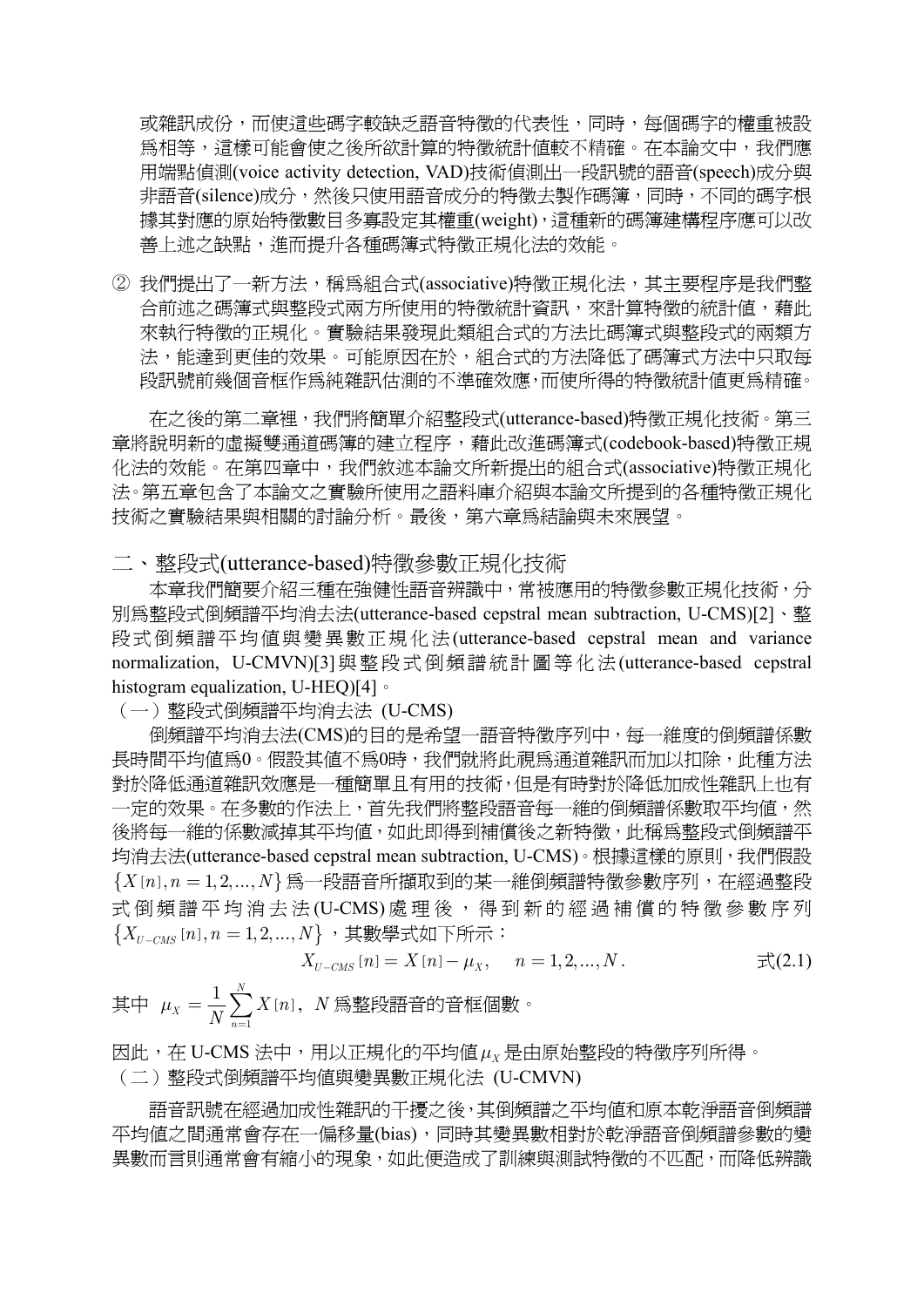效果。使用倒頻譜平均值與變異數正規化法(CMVN)的目的是把每一維的倒頻譜特徵參 數之平均值正規化為 0,並將其變異數正規化為 1,如此便能降低上述的失真,以達到 提升倒頻譜特徵參數的強健性。

 在倒頻譜平均值與變異數正規化法(CMVN)的作法上,我們是先利用倒頻譜平均消 去法(CMS)去作處理(使處理過後的每一維倒頻譜係數平均值為0),然後再將處理後的每 一維倒頻譜係數除以其標準差,如此得到新的特徵序列。在U-CMVN(utterance-based cepstral mean and variance normalization)法中,假設 $\{X[n], n = 1, 2, ..., N\}$ 是一段語音的 某一維倒頻譜特徵參數序列,在經過U-CMVN處理後,得到新的特徵參數  ${X_{U-CMVN}}[n], n = 1, 2, ..., N$ , 其數學式如下所示:

$$
X_{U-CMVN}[n] = \frac{X[n] - \mu_X}{\sigma_X}, \quad n = 1, 2, ..., N.
$$
  

$$
\nexists \Box \mu_X = \frac{1}{N} \sum_{n=1}^N X[n], \quad \sigma_X = \sqrt{\frac{1}{N} \sum_{n=1}^N (X[n] - \mu_X)^2}
$$

其中

因此,在U-CMVN中,所用的平均值*μ<sup>X</sup>* 與標準差*σ<sup>X</sup>* 皆由整段語音的特徵序列而得。 (三)整段式統計圖等化法(U-HEQ)

*n*

統計圖等化法(HEQ)的目的,是希望用以訓練與測試之語音特徵兩者能夠具有相同 的統計分佈特性,藉由此匹配的轉換過程,降低測試特徵與訓練特徵之間由於雜訊影響 所造成的不匹配情形。其作法是將測試語音特徵與訓練語音特徵的機率分佈同時逼近一 參考機率分佈。在本論文中所使用的參考機率分佈為一標準常態分佈。

根據上述,我們假設 $\{X[n], n = 1, 2, \ldots, N\}$ 為一段語音某一維倒頻譜特徵參數序 列;  $F_x(x)$ 為  $X[n]$ 的機率分佈  $(F_x(x) = P(X \leq x))$ , 它是由整段之特徵  ${X[n], n = 1, 2, ..., N}$  求得;  $F_{N}(x)$  為參考機率分佈。則整段式統計圖等化法 (utterance-based histogram equalization, U-HEQ)的數學轉換式如下所示:

$$
X_{U-HEQ}[n] = F_N^{-1}\big(F_X\left(X[n]\right)\big), \tag{2.3}
$$

其中 X<sub>II-HFQ</sub> [n] 即為經過整段式統計圖等化法處理後的新特徵參數。

1

*n*

三、改良式碼簿式特徵參數正規化技術

 運用所謂的虛擬雙通道碼簿(pseudo stereo codebooks)來估算乾淨語音與含雜訊語 音之特徵統計特性,進而執行特徵參數正規化技術,能有效提升雜訊環境下語音辨識 率。在過去研究中[5-7]所提出之倒頻譜統計補償法(cepstral statistics compensation), 是 對含雜訊之語音倒頻譜係數做轉換,使得經過轉換後的語音倒頻譜特徵之統計值更相似 於乾淨訓練語音倒頻譜的統計值,這種方式只針對雜訊語音特徵作倒頻譜正規化補償。 而在本論文所提出之方式,則是同時針對乾淨語音與雜訊語音倒頻譜特徵參數作正規化 處理。另外,在之前的倒頻譜統計補償法中,所用的每個碼字(codeword)是利用未處理 的乾淨語音特徵訓練而得,且每個碼字的比重相同,而在我們改進的方法上,我們應用 了語音偵測技術(voice activity detection, VAD)[1]處理乾淨語音訊號,將訊號中的語音區 段與非語音區段區隔出來,然後利用純語音區段的語音特徵來訓練碼字,此外,這些碼 字根據其涵蓋的特徵數目賦予不同的權重(weight),因此,由這些碼字所計算的語音特 徵統計值,應該更為精確、更能代表語音特徵的特性。實驗證明,這樣的修正方式能帶 來更好的辨識率。

 在上一章,我們介紹了三種整段式 (utterance-based)特徵參數正規化技術,分別為: U-CMS、U-CMVN與U-HEQ。在這裡,我們將利用新修正的碼簿建立方法,建立虛擬 雙通道碼簿,執行一系列改良的碼簿式(codebook-based)特徵參數正規化技術。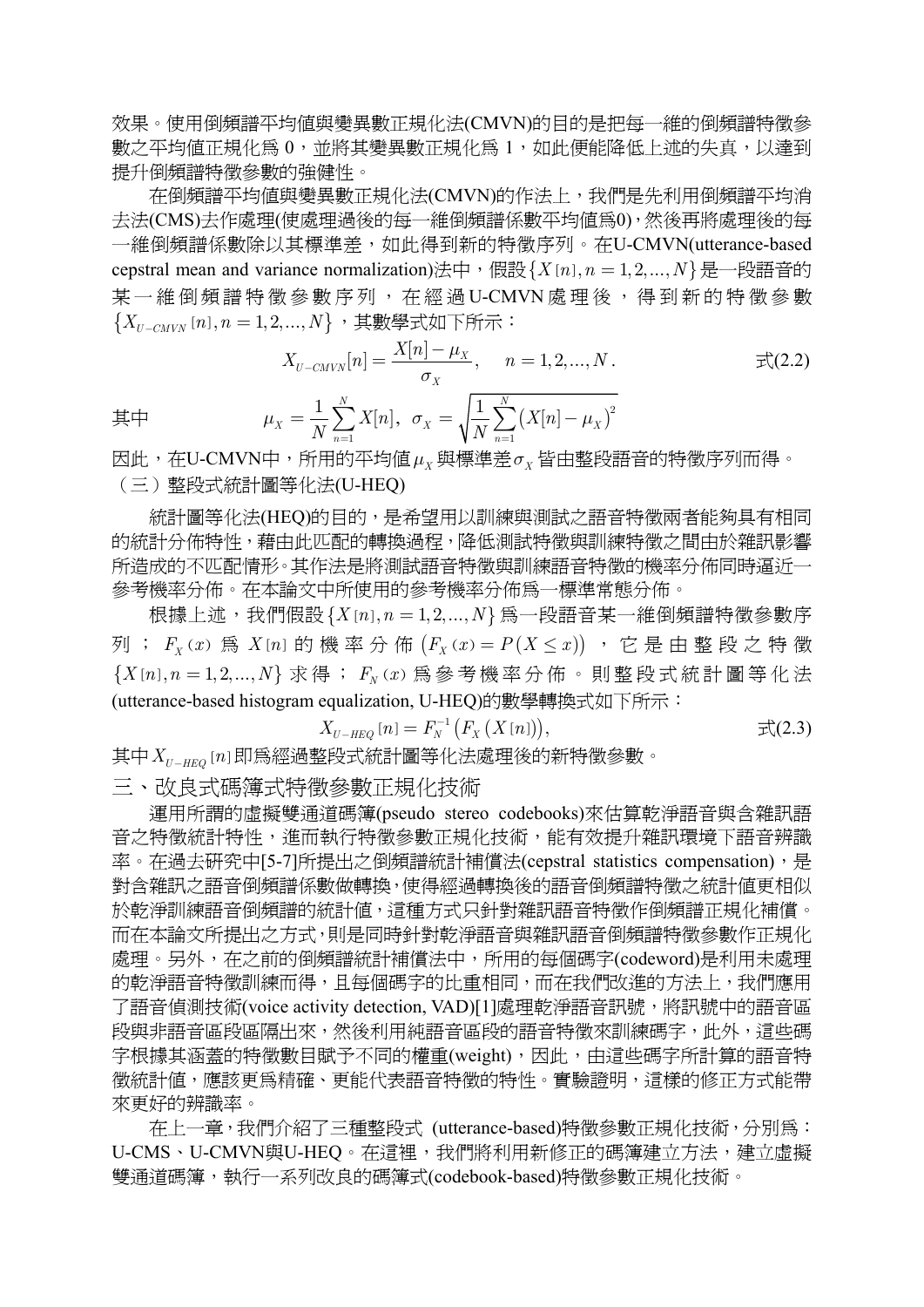(一) 虛擬雙通道碼簿之建立方式

 在原始的碼簿式特徵參數正規化法 [5-7] 中,碼簿之建立方式是將訓練語料庫裡所 有的乾淨語音訊號,在轉換至梅爾倒頻譜特徵參數之過程中,保留下語音與雜訊具備線 性相加特性的中介特徵參數(intermediate feature),並且將這些乾淨語音之中介特徵參數 訓練成一組碼簿(codebook),此一乾淨語音碼簿,大致上可以代表乾淨語音在中介特徵 參數的特性。在測試語音方面,對於每一句含雜訊的測試語音,假設其前端部分為純雜 訊,然後將這段純雜訊轉換至上述的中介特徵參數,由於乾淨語音與純雜訊在中介特徵 參數域具有線性相加(linearly additive)的特性,因此將這些純雜訊的中介特徵參數直接 線性相加於先前訓練好的乾淨語音的每個碼字上,便得到了代表雜訊語音(noisy speech) 在中介特徵參數的碼簿。最後,將這兩組分別代表乾淨語音與雜訊語音在中介特徵參數 域中的碼字轉換至倒頻譜域,所得的兩組倒頻譜特徵碼簿,就稱為虛擬雙通道碼簿。

 在本論文中所提出改良式的碼簿建立法,與原始的碼簿建立法的兩個不同點在於: (1) 將訓練語料庫裡所有的乾淨語音訊號,先利用文獻[1]所提之語音偵測技術(voice activity detection, VAD)偵測出語音(speech)與靜音(silence)成分,然後只使用語音部分的 中介特徵參數來訓練乾淨語音的碼簿。而在原始的方法裡,僅是使用未上述處理的乾淨 語音訊號之中介特徵訓練碼簿。

(2) 不同的碼字根據其涵蓋的特徵量,指定不同的權重(weight),亦即涵蓋較多量特徵的 碼字,所佔的權重也就愈大,此意味著每個碼字的出現機率並不相同。這些權重可以用 來幫助後續的特徵統計正規化法裡,估測更精準的特徵統計量。而在原始的方法裡,每 個碼字未被賦予權重,其隱含了每個碼字的出現機率是均等(uniform)的。

以下,我們詳述此虛擬雙通道碼簿之建立過程:

我們先將語料庫中每一句乾淨語料,透過語音偵測技術[1]區隔出乾淨訓練語料 中,屬於語音區段的部份,然後經由梅爾倒頻譜特徵參數(mel-frequency cepstral coefficients, MFCC)擷取流程的前半部,將此屬於語音區段的部份,轉換成一中介特徵 向量(intermediate feature vector)的序列,此中介特徵為梅爾濾波器之輸出值,也就是平 緩化後之線性頻譜(linear spectrum),這些由乾淨語料所得的中介特徵向量,透過向量量 化(vector quantization, VQ)後, 建立一組包含 *M* 個碼字的集合, 以 { $\tilde{x}[n]$  | 1 ≤  $n \leq M$  } 來  $\exists \overline{K}$ , 同時, 其對應的權重爲  $\{ w_n \mid 1 \leq n \leq M \}$ 。這組在中介特徵參數域上的乾淨語音 碼簿之所有碼字,再由 MFCC 擷取流程的後半部轉換至倒頻譜域,如下式所示:

$$
x[n] = f\left(\tilde{x}[n]\right) \qquad \qquad \mathbb{R}(3.1)
$$

其中  $f(.)$  代表轉換程序, 因此,  ${x_{n}, u_n | 1 \le n \le M}$ 為轉換至倒頻譜的碼簿及權重 值,這就是乾淨語音的倒頻譜碼簿及權重值。

 在雜訊語音方面,我們藉由乾淨語音在中介特徵參數域上的碼字,來建立對應至該 段含雜訊之測試語音的碼簿。我們將每一測試語音估測到的純雜訊,在中介特徵參數域  $($ 線性頻譜域)上用一組向量 $\{\hat{n}[p] | 1 \leq p \leq P\}$ 來表示,由於乾淨語音與純雜訊在中介 特徵參數域上具有線性相加的特性,因此雜訊語音的碼字可表示成下式:

$$
\tilde{y}[m] \big|_{m=(n-1)P+p} = \left\{ \tilde{x}[n] + \tilde{n}[p] \right\}, \qquad \qquad \mathbb{R}(3.2)
$$

最後,類似式(3.1),我們將*y m*[ ]經由 MFCC 擷取流程後半部轉換至倒頻譜域,如下式 所示:

$$
y[m] = f(\tilde{y}[m]), \qquad \qquad \mathbb{R}(3.3)
$$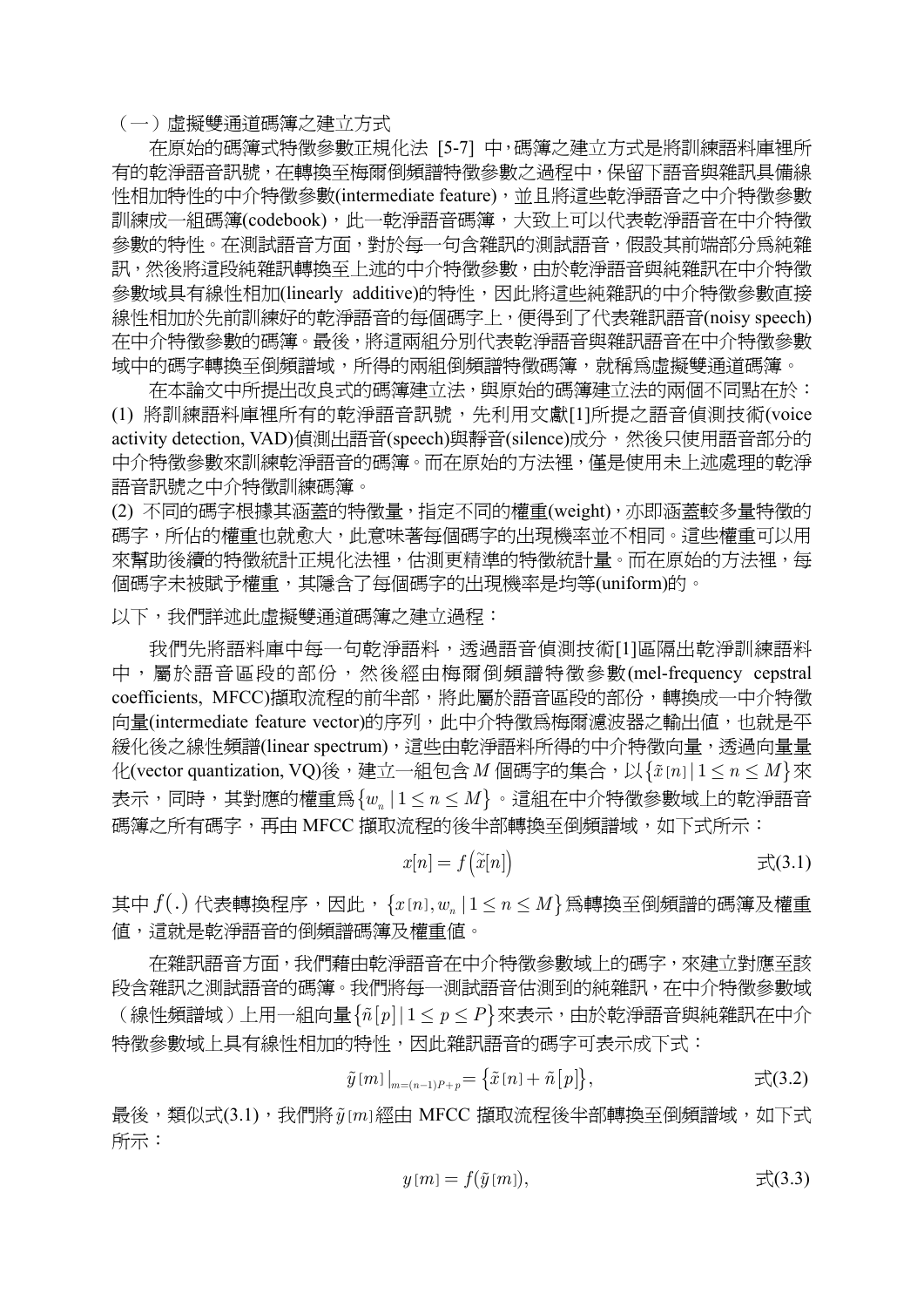此外,每個 $y[m]$ 的權重值 $v_m$ 則設定為:

$$
v_m\big|_{m=(n-1)P+p}=\frac{w_n}{P},\qquad \qquad \overline{\pm}(3.4)
$$

因此, $y$ [m]之權重(即 $v_{_m}$ )是其對應的乾淨語音碼字 $x$ [n]之權重 $w_{_n}$ 的 $\frac{1}{P}$ ,其中 $P$ 是 純雜訊向量 $\{\tilde{n}[p]\}$ 的個數。故 $\{y[m], v_m | 1 \leq m \leq MP\}$ 便是代表此句雜訊語音在倒頻譜 域上的碼簿及權重值。{ } [ ], *<sup>n</sup> xn w* 與{ } [ ], *<sup>m</sup> ym v* 這兩組分別代表乾淨訓練語音與雜訊測 試語音的碼字,我們稱之為虛擬雙通道碼簿。所謂虛擬的意思,是因為雜訊語音的碼簿 並不是直接由雜訊語音得到,而是經由乾淨語音碼簿與純雜訊估算值所間接得到的。 (二)碼簿式特徵參數正規化技術

這一節中,我們將介紹碼簿式特徵參數正規化技術。在前面曾提到,此類正規化技 術,是同時針對乾淨語音與雜訊語音倒頻譜特徵參數作處理。而在這裡的碼簿式特徵參 數正規化技術,是藉由在前一節中描述的虛擬雙通道碼簿,來建立特徵之統計量,進而 對特徵做正規化。這三種特徵參數正規化技術分別為:倒頻譜平均消去法(CMS)、倒頻 譜平均值與變異數正規化法(CMVN)、與倒頻譜統計圖等化法(HEQ)。對於CMS與CMVN 而言,我們利用前一節所述之碼簿與權重{ } [ ], *<sup>m</sup> xm w* 與{ } [ ], *<sup>m</sup> ym v* ,計算出分別代表乾 淨語音與雜訊語音特徵的近似統計值,如下式所示:

$$
\mu_{X,i} \approx \sum_{n=1}^{N} w_n (x[n]), \quad \sigma_{X,i}^2 \approx \sum_{n=1}^{N} w_n (x[n])_i^2 - (\mu_{X,i})^2.
$$

$$
\mu_{Y,i} \approx \sum_{m=1}^{NP} v_m(y[m]), \quad \sigma_{Y,i}^2 \approx \sum_{m=1}^{NP} v_m(y[m])_i^2 - (\mu_{Y,i})^2.
$$

其中 $(u)$ ,代表任意向量 $u$ 之第 $i$ 維, $\mu_{X,i}$ 與 $\sigma_{X,i}^2$ 分別代表乾淨語音特徵向量 $x$ 第 $i$ 維的平均  $\frac{d}{dt}$ 健果數; $\mu_{Y,i}$ 與 $\sigma_{Y,i}^2$ 分別代表雜訊語音特徵向量 $y$ 第 $\,i$ 維的平均値與變異數,和之前 文獻[5-7]中的方法明顯差異在於,此刻我們所用的統計值(平均值與變異數)是以加權平 均(weighted average)的形式所測得,而非[5-7]中之均勻平均(uniform average)的形式。

碼簿式倒頻譜平均消去法(codebook-based cepstral mean subtraction, C-CMS), 是對 倒頻譜特徵之平均值作正規化處理,其數學表示式如下:

$$
(\overline{x})_i = (x)_i - \mu_{X,i}, \quad (\overline{y})_i = (y)_i - \mu_{y,i}. \qquad \qquad \overline{\mathbb{F}}(3.7)
$$

其中*x* 與*y* 分別為乾淨語音特徵*x* 與雜訊語音特徵*y* 在經過 C-CMS 處理後的新特徵值。

 而碼簿式倒頻譜平均值與變異數正規化法(codebook-based cepstral mean and variance normalization, C-CMVN), 是針對倒頻譜特徵之平均值與變異數做正規化處理, 其數學表示式如下:

$$
(\overline{x})_i = \frac{(x)_i - \mu_{X,i}}{\sigma_{X,i}}, \quad (\overline{y})_i = \frac{(y)_i - \mu_{Y,i}}{\sigma_{Y,i}}.
$$

其中*x* 與*y* 分別為乾淨語音特徵*x* 與雜訊語音特徵*y* 經過 C-CMVN 處理後的新特徵值。

最後,碼簿式倒頻譜統計圖等化法(codebook-based cepsteral histogram equalization, C-HEQ), 其基本作法是利用 {  $x[n], w_n$  } 與 {  $y[m], v_m$  } 兩套碼簿分別計算出乾淨語音特徵 與雜訊語音特徵之每一維之近似的機率分佈(probability distribution),然後求一轉換函 數,使二者之每一維特徵參數之機率分佈皆逼近於某一事先定義之參考機率分佈。具體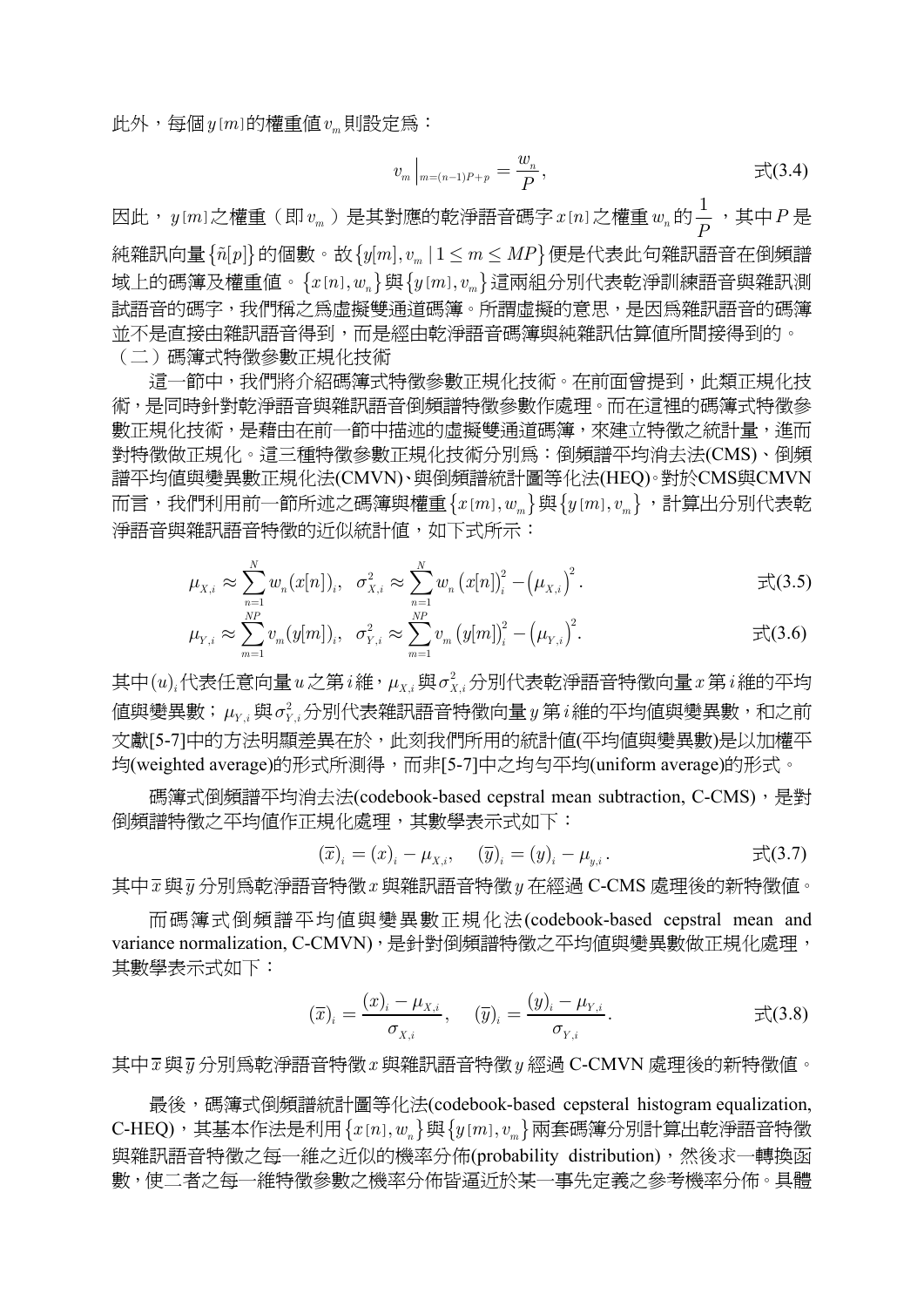作法如下描述:

 $\mathcal{L}(\mathbb{R}) = \mathbb{R}^d$  ,  $\mathbb{R}^d$  ,  $\mathbb{R}^d$  and  $\mathbb{R}^d$  and  $\mathbb{R}^d$  is a state  $\mathbb{R}^d$  is  $\mathbb{R}^d$  is  $\mathbb{R}^d$  is  $\mathbb{R}^d$  is a state  $\mathbb{R}^d$  is a state  $\mathbb{R}^d$  is a state  $\mathbb{R}^d$  is a state 簿本身意味著離散的形式,若我們假設第( ) *x <sup>i</sup>* 本身對應之隨機變數為*Xi* ,則*Xi* 的機率 質量函數(probability mass function)可用下式表示:

$$
P(X_i = (x[n])_i) = w_n, \qquad \qquad \mathbb{R}(3.9)
$$

而*Xi* 的機率密度函數(probability density function, pdf),即可以下式表示:

$$
f_{X_i}(x) = \sum_{n=1}^{M} w_n \delta\left(x - (x[n])_i\right); \qquad \qquad \overline{\mathfrak{X}}(3.10)
$$

其中δω為單位脈衝(unit impulse)函數,故*X*;之機率分佈,或稱為累積機率密度函數 (cumulative density function),為上式  $f_X(x)$ 之積分,表示如下:

$$
F_{X_i}(x) = P(X_i \le x) = \sum_{n=1}^{M} w_n u(x - (x[n])_i); \qquad \qquad \text{if } (3.11)
$$

其中 $u(x)$ 為單位步階函數(unit step function), 定義為:

$$
u(x) = \begin{cases} 1, & x \ge 0 \\ 0, & x < 0 \end{cases} \qquad \qquad \qquad \pm (3.12)
$$

因此,第*i*維乾淨語音特徵(x)<sub>i</sub>之機率分佈則可由式(3.11)的  $F_x(x)$ 表示,同理,藉由碼 簿{ } [ ], *<sup>m</sup> ym v* 建立之第*i* 維雜訊語音特徵( )*<sup>i</sup> y* 的機率分佈可由下式表示:

$$
F_{Y_i}(y) = P(Y_i \le y) = \sum_{m=1}^{MP} v_m u(y - (y[m])_i); \qquad \qquad \exists \zeta(3.13)
$$

 $\Delta E$  由上述作法得到  $F_{X}(x)$  與  $F_{Y}(y)$  之後, 根據倒頻譜統計圖等化法(HEQ)的原理, 我們利 用下面兩式分別正規化第*i* 維之訓練乾淨語音特徵( ) *x <sup>i</sup>* 與測試雜訊語音特徵( )*<sup>i</sup> y* :

$$
(\overline{x})_i = F_N^{-1}\left(F_{X_i}\left((x)_i\right)\right), \qquad \qquad \overrightarrow{\mathfrak{X}}(3.14)
$$

$$
(\overline{y})_i = F_N^{-1}\big(F_{Y_i}\big((y)_i\big)\big).
$$

其中 $F_N$  (•)為一參考機率分佈(通常爲標準常態分佈), $F_N^{-1}$  (•)為 $F_N$  (•)的反函數, $\overline{x}$ 與 $\overline{y}$ 則 為經C-HEQ正規化後的新特徵值。

 綜合以上所述,在過去的碼簿式特徵參數正規化技術中,所用的碼字是利用原始未 分段之乾淨訊號特徵訓練而得,且每個碼字的比重皆相同,而在這裡所提出的改良式碼 簿建立法上,我們應用語音偵測技術先將乾淨語音訊號中的語音區段與非語音區段區隔 出來,然後利用語音區段的特徵訓練碼字。接著,根據不同的碼字所涵蓋的特徵數目賦 予相對之權重(weight),因此,這些碼字所計算出的語音特徵統計值或機率分佈,應當 更為精確而具代表性。在第四章的實驗結果中,將證明藉由此改良式碼簿所發展的碼簿 式特徵參數正規化法,能獲得更好的辨識效果。

四、組合式特徵參數正規化技術

前一章提到,雖然碼簿式特徵參數正規化法之表現普遍比整段式的方法來的好,且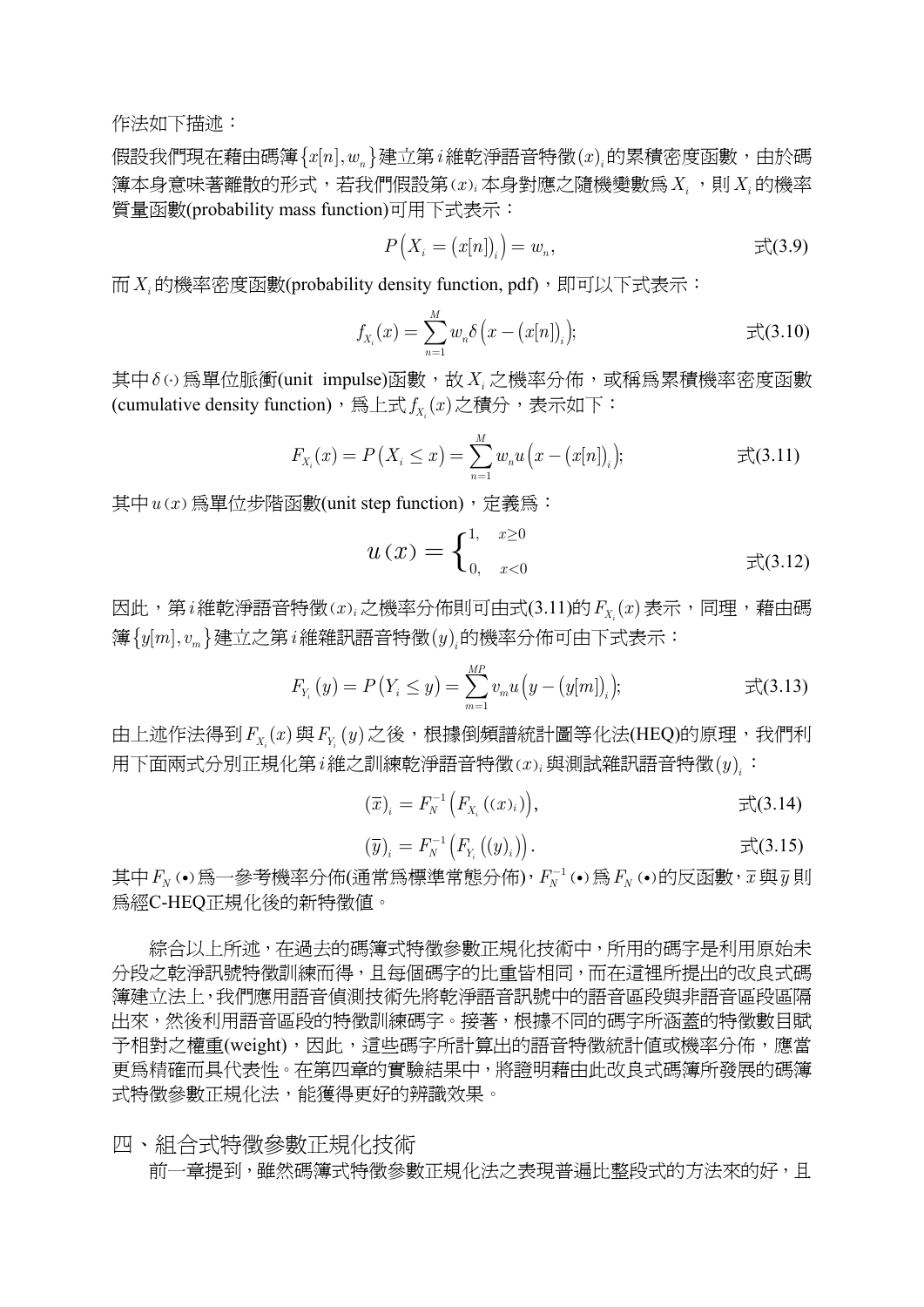具備了即時運算的優點,但其可能的缺點在於純雜訊資訊不足,導致所得的雜訊語音碼 簿不夠精準。因此,本章我們針對上述缺點,提出組合式的特徵參數正規化技術,簡單 來說,我們在這些方法中,整合了之前所介紹的碼簿式與整段式方法所求取之特徵統計 特性,希望得到更精確的統計值來執行各種特徵正規化法。這些方法,我們統稱為組合 式(associative)特徵參數正規化法。以下兩小節,我們便對組合式倒頻譜平均消去法 (associative CMS, A-CMS)、組合式倒頻譜平均值與變異數正規化法(associative CMVN, A-CMVN)與組合式倒頻譜統計圖等化法(associative HEQ, A-HEQ)分別作介紹。

(一)組合式倒頻譜平均消去法(associative CMS, A-CMS)與組合式倒頻譜平均值與變異 數正規化法(associative CMVN, A-CMVN)

 這一節中將分別介紹 A-CMS 與 A-CMVN 兩種特徵參數正規化法。我們藉由一參 數值*α*的調整,適當地整合碼簿與整段特徵之統計資訊,希望能達到較佳之辨識效果。 就整段語句(utterance)的特徵而言, 假設  $X = \{X_1, X_2, ..., X_N\}$ 爲一段訓練用或測試用語 音在所擷取到的某一維倒頻譜特徵參數序列,則其整段式之特徵的平均值與變異數可由 下兩式計算而得:

$$
\mu_u = \frac{1}{N} \sum_{i=1}^{N} X_i, \qquad \qquad \mathcal{F}^{\mathcal{N}}_{\mathcal{N}}(4.1)
$$

$$
\sigma_u^2 = \frac{1}{N} \sum_{i=1}^N (X_i - \mu_u)^2, \qquad \qquad \overline{\mathfrak{X}}(4.2)
$$

其中*μ<sup>u</sup>* 為整段式之特徵平均值, <sup>2</sup> *σ<sup>u</sup>* 為整段式之特徵變異數,*N* 為整段語音的音框數。

 $m \overline{a}$  <br> 而在碼簿上的特徵方面, 假設  $C = \{C_1, C_2, ..., C_M\}$  爲同一段語音對應到的各碼字 (codewords)的某一維(與前一段所述之維值相同)之集合,則此段語音特徵之碼簿式的平 均值與變異數可由下兩式計算而得:

$$
\mu_c = \sum_{j=1}^M w_j C_j, \qquad \qquad \mathbb{E}(4.3)
$$

$$
\sigma_c^2 = \sum_{j=1}^M w_j C_j^2 - \mu_c^2, \qquad \qquad \mathbb{E}(4.4)
$$

 $\mathbf{\ddot{\boldsymbol{\mu}}}$  無碼簿式之特徵平均值, $\sigma_c^{\,2}$ 爲碼簿式之特徵變異數, $w_j$ 爲每一碼字所對應到的 權重,*M* 為碼字數目。

因此,組合式倒頻譜平均消去法(associative CMS, A-CMS)中,所使用的特徵參數之平均 值*μ<sup>a</sup>* ,可由下式計算而得:

$$
\mu_a = \alpha \cdot \mu_c + (1 - \alpha) \cdot \mu_u, \qquad \qquad \mathbb{E}(4.5)
$$

其中 $\mu_{u}$ 與 $\mu_{c}$ 分別如式(4.1)與式(4.3)所示,而α為一權重値,0 < α < 1 · 因此,A-CMS 處理後的新特徵參數,可表示為:

A-CMS:  $\tilde{X}_i = X_i - \mu_a, \qquad 1 \le i \le N.$   $\qquad \qquad \pm \zeta(4.6)$ 

而組合式倒頻譜平均值與變異數正規化法(associative CMVN, A-CMVN)中,所使用的特  $\frac{1}{2}$ 徵參數之平均値 $\mu_a$ 與變異數 $\sigma_a^2$ ,可由下面兩式計算而得:

$$
\mu_a = \alpha \cdot \mu_c + (1 - \alpha) \cdot \mu_u, \qquad \qquad \mathbb{E}(4.7)
$$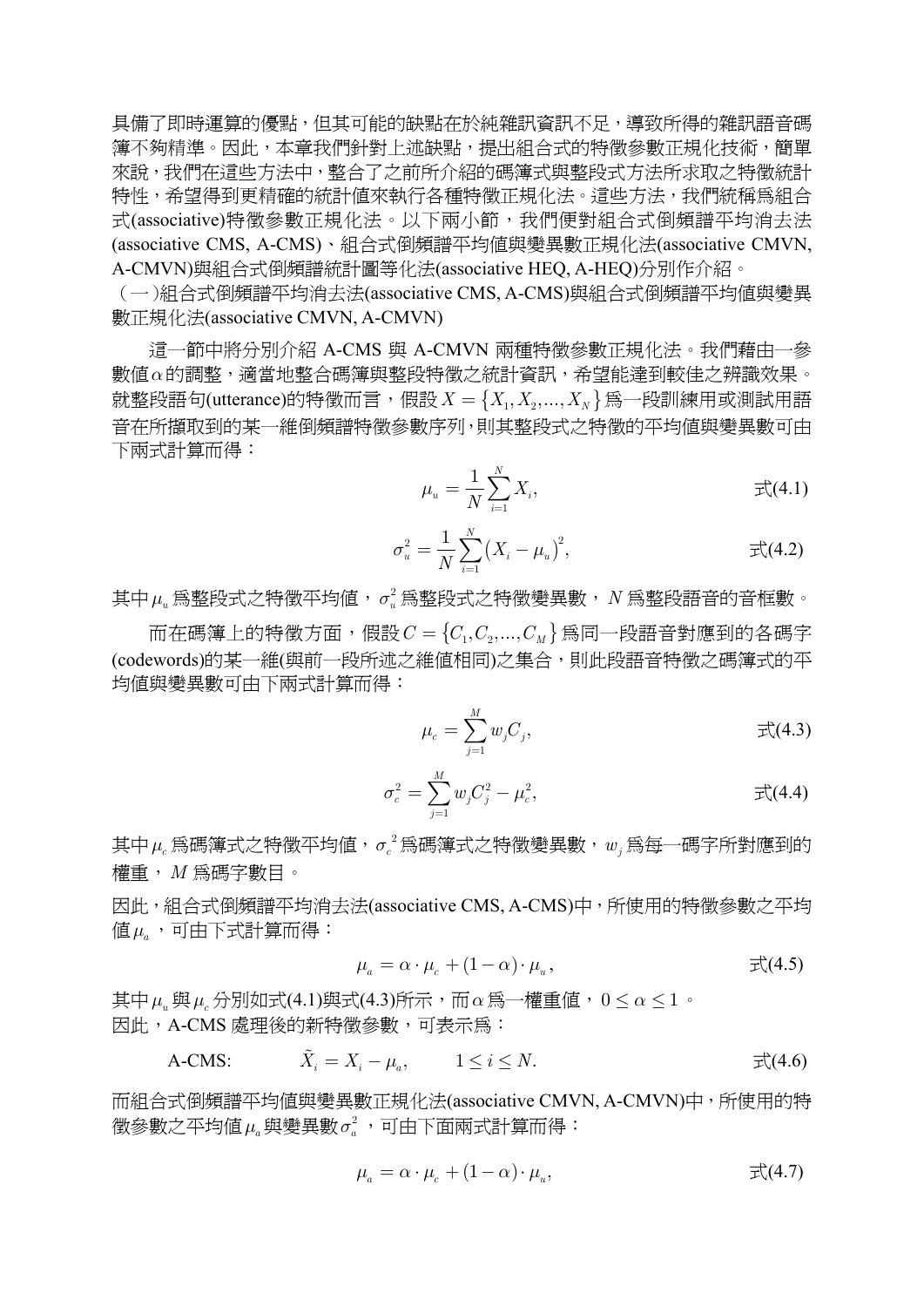$$
\sigma_a^2 = \left(\alpha \left(\sigma_c^2 + \mu_c^2\right) + (1 - \alpha) \left(\sigma_u^2 + \mu_u^2\right)\right) - \mu_a^2, \qquad \qquad \mathbb{E}(4.8)
$$

其中μ<sub>u</sub>、μ<sub>c</sub>、σ<sup>2</sup>與σ<sup>2</sup>分別如式(4.1)、式(4.3)、式(4.2)與式(4.4)所示,而α為一權重值,  $0 \leq \alpha \leq 1$ 

A-CMVN 處理後的新特徵參數,可表示為:

A-CMVN: *i a*

$$
\tilde{X}_i = \frac{X_i - \mu_a}{\sigma_a} \tag{4.9}
$$

由式(4.5)、式(4.7)與式(4.8)可明顯看出,*α*的大小決定了組合式方法中,使用碼簿式統 計量與整段式統計量的比例。當  $\alpha = 1$ 時, A-CMS或A-CMVN即為原始之碼簿式 CMS(C-CMS)或碼簿式CMVN(C-CMVN),相反地,當α=0時,A-CMS或A-CMVN即 為原始之整段式CMS(U-CMS)或整段式CMVN(U-CMVN)。

(二)組合式倒頻譜統計圖等化法(associative HEQ, A-HEQ)

 在這一節中,我們將介紹組合式統計圖等化法(associative histogram equalization, A-HEQ),類似之前的觀念,我們試著整合單一語句(utterance)特徵及其對應之碼字組合 (codebook) 兩方的統計資訊,然後建構出一代表此語句特徵的機率分佈  $F_X(x) = P(X \leq x)$ , 以作爲 HEQ 法等化特徵所用。以下, 我們描述 A-HEQ 執行步驟:

假設某一待正規化的原語句之特定一維的特徵序列為 $\{X_1, X_2, ..., X_N\}$ , 其中 $N$ 為此 序列之特徵總數,而其對應到之同一維的碼字,表示為 ${C_1, C_2, ..., C_M}$ ,權重爲  ${w_1, w_2, ..., w_M}$ , 其中*M* 爲碼字數目。首先, 我們設定一參數 β(0 ≤ β ≤ ∞), 此參數 代表了使用碼簿式資訊相對於使用整段式資訊的比例。接著,我們產生一組數目為*βN* 的新特徵 $\{\tilde{C}_k\}$ ,此組新特徵是由碼字 $\{C_m\}$ 根據其權重值 $\{w_m\}$ 所建立的,新特徵 $\{\tilde{C}_k\}$ 中 有[ ] *βN w* × *<sup>m</sup>* 個特徵的值和*Cm* 完全相同,([ ] *βN w* × *<sup>m</sup>* 代表 *βN w* × *<sup>m</sup>* 取四捨五入後的  $\langle \hat{\mathbf{g}} \rangle$ , 換言之, 新特徵 $\{\tilde{C}_k\}$ 爲一組整合了權重值的新碼字,當原碼字 $C_m$ 其權重值爲 $w_m$ 時,它就會在新特徵 $\left\{ \tilde{C}_k \right\}$ 中出現 $[\beta N \times w_m ]$ 次,例如,假設原碼字集合爲 $\left\{ 3,5,7 \right\}$ ,對應 之權重爲 ${0.2, 0.5, 0.3}$ ,則當假設新特徵 ${\{\tilde{C}_k\}}$ 的總數爲 20 時, ${\{\tilde{C}_k\}}$ 就包括了 4 個 3 (20×0.2 = 4) · 10 個 5 (20×0.5 = 10) 與 6 個 7 (20×0.3 = 6) · 因此,  $\{\tilde{C}_k\}$ 即為  $\{\underbrace{3, 3, 3, 3}_{4\text{ }}\,\underset{10\text{ }\text{dB}}{5, 5, 5, \ldots, 5}, \underbrace{7, 7, 7, \ldots, 7}_{6\text{ }\text{dB}}\}$  $\{(\widehat{\mathbf{g}}_k) \in \mathbb{R}^d\}$ (實際上,由於四捨五入的關係,最後得到的新特徵 $\{\tilde{C}_k\}$ 其總數可能不會恰好是*βN* ,即恰好為原語句特徵數目*N* 的*β* 倍)。

接下來,我們就將原語句特徵 $\{X_1, X_2, ..., X_N\}$ 與代表碼字的新特徵 $\{\tilde{C}_1, \tilde{C}_2, ..., \tilde{C}_{\beta N}\}$ 串聯起來,共同決定一組代表此語句特徵的機率分佈:

$$
F_X(x) = \frac{1}{(\beta + 1)N} \left( \sum_{n=1}^N u(x - X_n) + \sum_{k=1}^{\beta N} u(x - \tilde{C}_k) \right), \qquad \qquad \text{F}(4.10)
$$

最後,利用 HEO 的原理,我們將原語句特徵正規化,如下式所示:

A-HEQ: 
$$
\overline{x} = F_N^{-1}(F_X(x)) \qquad \qquad \overrightarrow{\mathbb{F}}(4.11)
$$

其中 $F_N$ 爲參考之機率分佈,  $x$ 爲原始特徵參數(即前面提到的 $\{X_1, X_2, \ldots, X_N\}$ ),  $\bar{x}$ 即爲 A-HEQ 法所得之新特徵參數。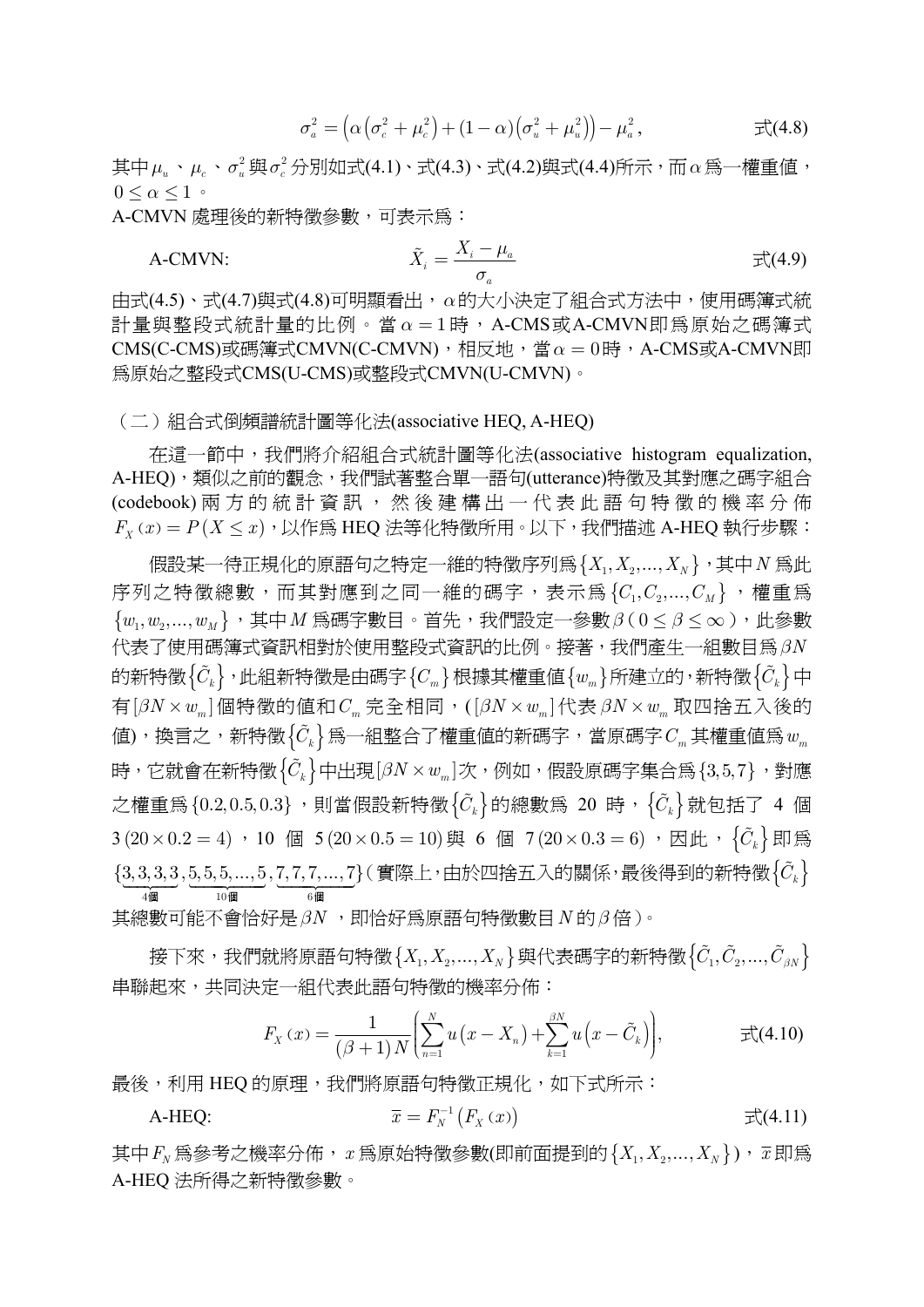由式(4.10)可看出,原語音特徵之機率分佈  $F_X(x)$ 由整句特徵  $\{X_n\}$ 與新碼字特徵 $\{\tilde{C}_k\}$ 共 同決定,前者數目為*N* ,後者數目約為*βN* ,因此參數*β* 大小決定了A-HEQ中,新碼字  $\left\{\tilde{C}_k\right\}$ 對  $F_X(x)$ 的影響程度,當β = 0時,相當於碼字方面的資訊完全被忽略, A-HEQ 即變為原先所介紹之整段式HEQ法(U-HEQ),而當*β* 很大( *β* → ∞)時,原先語句的特  $\mathcal{B}\{X_n\}$ 之資訊則幾乎被省略,則此時A-HEQ即趨近於原先所介紹之碼簿式HEQ  $(C-HEO)$ 

 在這一章中,我們介紹了組合式特徵正規化技術,這類技術同時整合了前兩章所介 紹之整段式與碼簿式技術所用的特徵統計資訊,透過式(4.5)、式(4.7)、式(4.8)與式(4.10) 中之參數*α*與*β* 的調整,我們可以彈性地決定兩方所得之統計資訊的比例。在下一章的 實驗結果,我們將看到這類組合式特徵正規化技術能帶來更好的語音辨識精確度。

#### 五、辨識實驗結果與相關討論

 本章開始是介紹在本論文上所使用的語音資料庫與系統效能的評估方式,而後的內 容為本論文所提及之各種強健性語音特徵參數技術之辨識實驗,其相關結果與討論。 (一)語音資料庫簡介

 本論文使用的語音資料庫為歐洲電信標準協會(European Telecommunication Standard Institute,ETSI)發行的AURORA 2語音資料庫[8],內容是連續的英文數字字串, 其中是以美國成年男女所錄製的乾淨環境連續數字語音,然後加上了八種不同的加成性 雜訊與通道效應。這些加成性雜訊分別為:地下鐵(subway)、人的嘈雜聲(babble)、汽車 (car)、展覽會(exhibition)、餐廳(restaurant)、街道(street)、機場(airport)、火車站(train station) 等環境雜訊共計八種,而通道效應有兩種,分別為G712與MIRS[9]。

 在AURORA 2資料庫裡有兩種不同的訓練環境及三種不同的測試環境,由於本論文 只針對加成性雜訊做討論,因此在這裡,只使用到表一之一種訓練環境與兩種測試環境。 (二)實驗設定

 本論文中所使用的特徵參數為13維(第0維至第12維)的梅爾倒頻譜係數 (mel-frequency cepstral coefficients, MFCC), 加上其一階和二階差量, 總共爲39維的特徵 參數。模型的訓練是使用隱藏式馬可夫模型工具(Hidden Markov Model Toolkit, HTK)[10] 來訓練,產生11個數字模型(oh, zero, one, …., nine)與一個靜音模型,每個數字模型包含 16個狀態,每個狀態包含20個高斯密度混合。

(三)各種強健性技術之辨識結果與討論

1. 改良之碼簿式特徵正規化法的辨識結果

在這一節中,我們將介紹本論文所提出之新的碼簿建立程序,分別應用於碼簿式倒 頻譜平均消去法(C-CMS)、碼簿式倒頻譜平均值與變異數正規化法(C-CMVN)與碼簿式 倒頻譜統計圖等化法(C-HEQ)的辨識結果。我們變動所運用的碼字數目  $M$ , 分別設為  $16 \cdot 64$ 與 $256$ ,來觀測其效應。對於純雜訊的估測値 $\{\tilde{n}[p], 1 \leq p \leq P\}$ ,我們是以每一段 測試語音的前10個音框作爲純雜訊音框的代表,即 P = 10。以下,表二、表三與表四 分別為新的碼簿建立程序所得之C-CMS、C-CMVN與C-HEQ在不同碼簿數*M* 之下所得 的平均辨識率(20dB、15dB、10dB、5dB與0dB五種訊雜比下的辨識率平均),AR與RR 分別為相較於基礎實驗結果之絕對錯誤降低率(absolute error rate reduction)和相對錯誤 降低率(relative error rate reduction)。在這些表中加"\*"標記者(C-CMS\*或C-CMVN\*), 則為原始碼簿建立程序[5-7]所對應之C-CMS或C-CMVN法,而U-CMS、U-CMVN與 U-HEQ分別為整段式CMS、CMVN與HEQ。附帶一提的是,由於原始碼簿特徵正規化 法的文獻[5-7]裡,只提及C-CMS與C-CMVN,並未介紹C-HEQ,因此在表四中,我們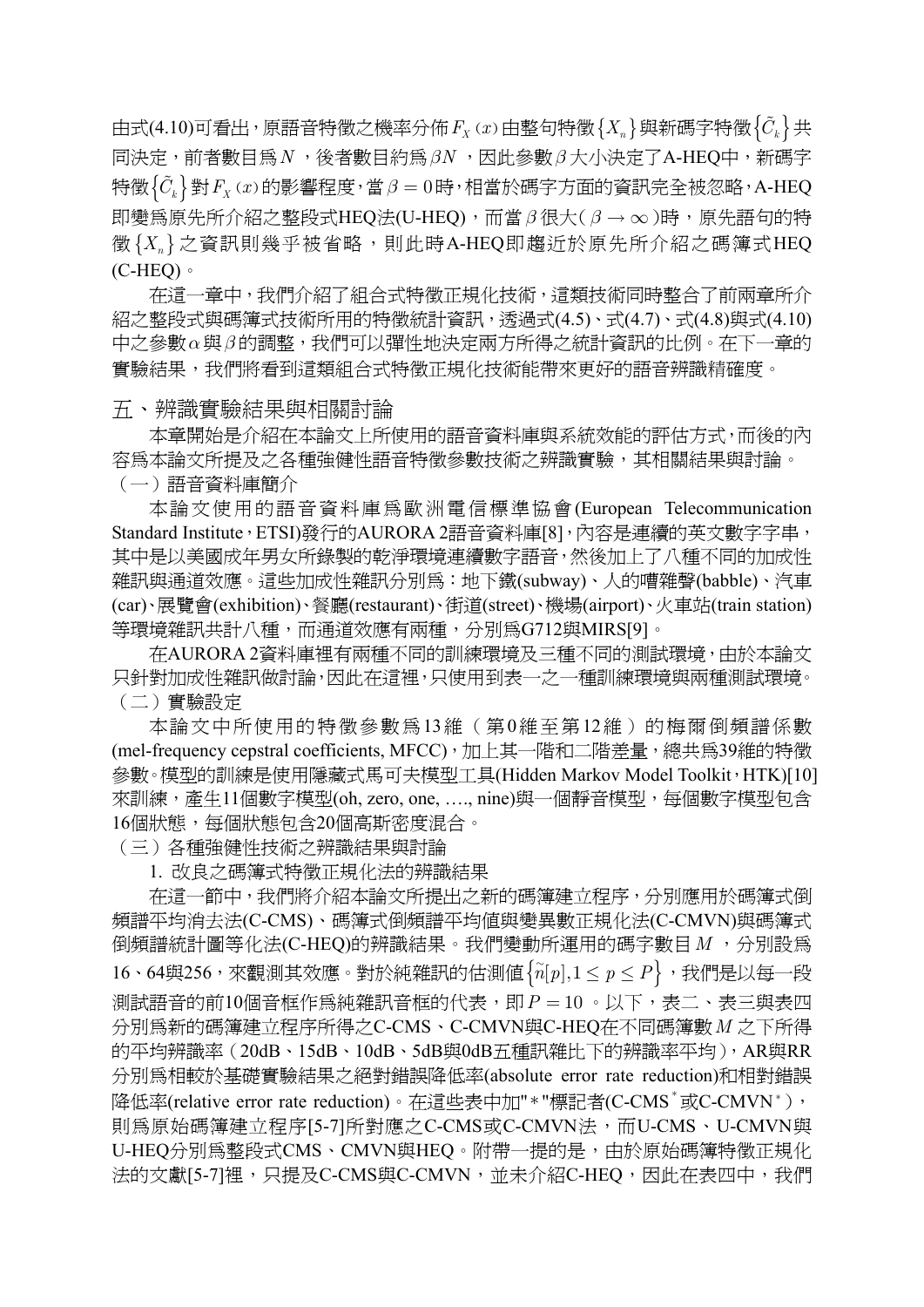只將新的C-HEQ與整段式HEQ(U-HEQ)的效能作比較。

| AURORA2 語音資料庫 |                                                                                                                                                                                                                                                                                                                                                                                                  |                                                                                                                                                                                                                                       |  |  |  |
|---------------|--------------------------------------------------------------------------------------------------------------------------------------------------------------------------------------------------------------------------------------------------------------------------------------------------------------------------------------------------------------------------------------------------|---------------------------------------------------------------------------------------------------------------------------------------------------------------------------------------------------------------------------------------|--|--|--|
| 取樣頻率          | 8kHz                                                                                                                                                                                                                                                                                                                                                                                             |                                                                                                                                                                                                                                       |  |  |  |
| 語音內容          |                                                                                                                                                                                                                                                                                                                                                                                                  | 英文數字 0~9(zero, one, two, three, four, five, six, seven, eight, nine,<br>oh),共 11 個音。                                                                                                                                                  |  |  |  |
| 語音長度          | 每                                                                                                                                                                                                                                                                                                                                                                                                | ·段語音包含不超過七個的英文數字                                                                                                                                                                                                                      |  |  |  |
| 訓練語料          | 句數:8440 句<br>摺積性雜訊:G712 通道;加成性雜訊:無加成性雜訊                                                                                                                                                                                                                                                                                                                                                          |                                                                                                                                                                                                                                       |  |  |  |
| 測試語料          | A 組雜訊環境                                                                                                                                                                                                                                                                                                                                                                                          | B 組雜訊環境                                                                                                                                                                                                                               |  |  |  |
|               | 句數:28028 句<br>摺積性雜訊:G712 通道<br>加成性雜訊:<br>地下鐵雜訊(subway)<br>人的嘈雜聲雜訊(babble)<br>汽車雜訊(car)<br>展覽館雜訊(exhibition)<br>雜訊強度(signal-to-noise ratio,<br>$SNR$ : clean \can 20dB \cddB \cddB \cddB \cddB \cddB \cddB \cddB \cddB \cddB \cddB \cddB \cddB \cddB \cddB \cddB \cddB \cddB \cddB \cddB \cddB \cddB \cddB \cddB \cddB \cddB \cddB \cddB \cddB \cddB \cddB \cddB \cddB \cddB \<br>$5dB \cdot 0dB$ | 句數:28028 句<br>摺積性雜訊: G712 通道<br>加成性雜訊:<br>餐廳雜訊(restaurant)<br>街道雜訊(street)<br>機場雜訊(airport)<br>火車站雜訊(train station)<br>雜訊強度(signal-to-noise ratio,<br>$SNR$ : clean $\cdot$ 20dB $\cdot$ 15dB $\cdot$ 10dB $\cdot$<br>$5dB \cdot 0dB$ |  |  |  |

表一、實驗所用之Aurora-2語料庫相關資訊

從這三個表格的結果,我們可觀察到下列幾點:

①就 CMS 法而言,原始之 C-CMS(C-CMS\*)相對於基礎實驗結果進步較小(如在 *N* =256 下,在 Set A 下提升了 6.00%,在 Set B 下提升了 7.41%),其效果甚至比整段式 CMS(U-CMS)來的差,然而,我們所提出的新 C-CMS,則帶來顯著的進步(如在*N* =256 下,在 Set A 下提升了 9.54%,在 Set B 下提升了 13.70%),由此證實,我們所用的新的 碼簿建構程序確實能有效提升 C-CMS 的效果,而且其效果並不會隨著碼字數目的大 小,而有明顯的變化。其效果在 Set A 下優於 U-CMS,在 Set B 下則略遜於 U-CMS, 這可能原因在於,C-CMS 使用一段語音前幾個音框作雜訊估測,這在 Set B 此非穩定 (non-stationary)雜訊環境中是比較不精確的。

 ○<sup>2</sup> 就 CMVN 法而言,原始之 C-CMVN(即 C-CMVN\*)相對於基礎實驗結果雖已有 了不錯的辨識率提升(如在 M =256 下, 在 Set A 下提升了 14.75%, 在 Set B 下提升了 18.46%),但是相較於整段式 CMVN(U-CMVN)而言,在*M* =16 與*M* =64 下,其效果都 比 U-CMVN 還要差,然而,我們所提出之新的 C-CMVN,則有明顯的進步,無論在 *M* =16、*M* =64 或*M* =256 下,其效果都比原始的 C-CMVN 還要好,且幾乎都優於 U-CMVN(僅在 M =16 時, Set B 之平均辨識率略遜於 U-CMVN), 由此證實, 我們所用 的新的碼簿建構程序確實能有效提升 C-CMVN 的效果,而且其效果並不會隨著碼字的 大小,而有明顯的變化。

○<sup>3</sup> 就 HEQ 法而言,C-HEQ 同樣也能有效提昇辨識率,但無論在 A 組雜訊環境下或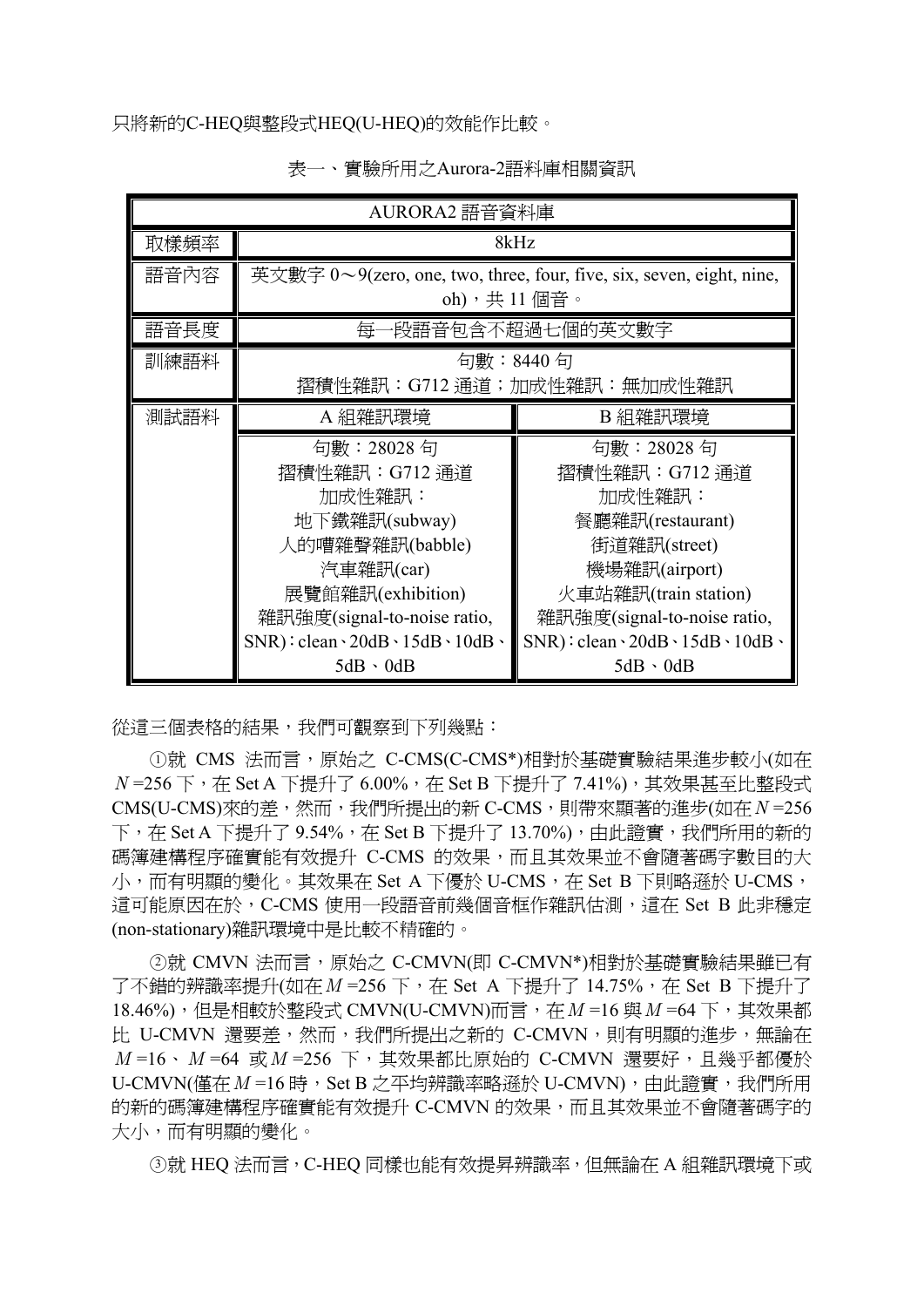B 組雜訊環境下,其平均辨識率都比 U-HEQ 來得差,我們推測其原因可能在於,C-HEQ 在純雜訊的估測上,是以每一段測試語音的前幾個音框作為純雜訊音框的代表,因而造 成純雜訊資訊不足,導致所得的雜訊語音碼簿不夠精準,最終造成 C-HEQ 辨識率比 U-HEQ 還要差的結果。

| <b>Method</b>   | <b>Set A</b> | <b>Set B</b> | average | <b>AR</b> | <b>RR</b> |
|-----------------|--------------|--------------|---------|-----------|-----------|
| <b>Baseline</b> | 71.92        | 67.79        | 69.86   |           |           |
| <b>U-CMS</b>    | 79.37        | 82.47        | 80.92   | 11.07     | 36.71     |
| $C-CMS*(M=16)$  | 74.21        | 70.81        | 72.51   | 2.65      | 8.81      |
| $C-CMS*(M=64)$  | 74.03        | 70.74        | 72.39   | 2.53      | 8.39      |
| $C-CMS*(M=256)$ | 77.92        | 75.20        | 76.56   | 6.71      | 22.24     |
| $C-CMS(M=16)$   | 79.04        | 79.56        | 79.30   | 9.45      | 31.33     |
| $C-CMS(M=64)$   | 80.79        | 80.19        | 80.49   | 10.64     | 35.28     |
| $C-CMS(M=256)$  | 81.46        | 81.49        | 81.48   | 11.62     | 38.55     |

表二、U-CMS、原始C-CMS(C-CMS\*)、與新C-CMS的平均辨識率(%)

表三、U-CMVN、原始C-CMVN(C-CMVN\*)、與新C-CMVN的平均辨識率

| <b>Method</b>    | <b>Set A</b> | <b>Set B</b> | average | <b>AR</b> | <b>RR</b> |
|------------------|--------------|--------------|---------|-----------|-----------|
| <b>Baseline</b>  | 71.92        | 67.79        | 69.86   |           |           |
| <b>U-CMVN</b>    | 85.03        | 85.56        | 85.30   | 15.44     | 51.22     |
| $C-CMVN*(M=16)$  | 84.44        | 82.40        | 83.42   | 13.57     | 45.00     |
| $C-CMVN*(M=64)$  | 84.13        | 81.53        | 82.83   | 12.98     | 43.04     |
| $C-CMVN*(M=256)$ | 86.67        | 86.25        | 86.46   | 16.61     | 55.08     |
| $C-CMVN(M=16)$   | 85.41        | 85.21        | 85.31   | 15.46     | 51.27     |
| $C-CMVN(M=64)$   | 86.92        | 86.81        | 86.87   | 17.01     | 56.43     |
| $C-CMVN(M=256)$  | 87.10        | 87.32        | 87.21   | 17.36     | 57.57     |

表四、U-HEQ與新C-HEQ的平均辨識率

| <b>Method</b>    | <b>Set A</b> | <b>Set B</b> | average | <b>AR</b> | <b>RR</b> |
|------------------|--------------|--------------|---------|-----------|-----------|
| <b>Baseline</b>  | 71.92        | 67.79        | 69.86   |           |           |
| U-HEQ            | 87.00        | 88.33        | 87.67   | 17.81     | 59.08     |
| C- HEQ( $M=16$ ) | 84.03        | 84.46        | 84.25   | 14.39     | 47.74     |
| C-HEQ $(M=64)$   | 86.32        | 85.90        | 86.11   | 16.26     | 53.92     |
| $C-HEQ(M=256)$   | 86.22        | 86.07        | 86.15   | 16.29     | 54.04     |

2.組合式特徵參數正規化法之辨識結果

在這一節中,我們將介紹本論文所提出之組合式(associative)特徵參數正規化技術之 辨識結果,這三種技術分別為組合式倒頻譜平均消去法(associative CMS, A-CMS)、組合 式倒頻譜平均值與變異數正規化法(associative CMVN, A-CMVN)與組合式統計圖等化 法(associative histogram equalization, A-HEQ)。在 A-CMS、A-CMVN 與 A-HEQ 三種正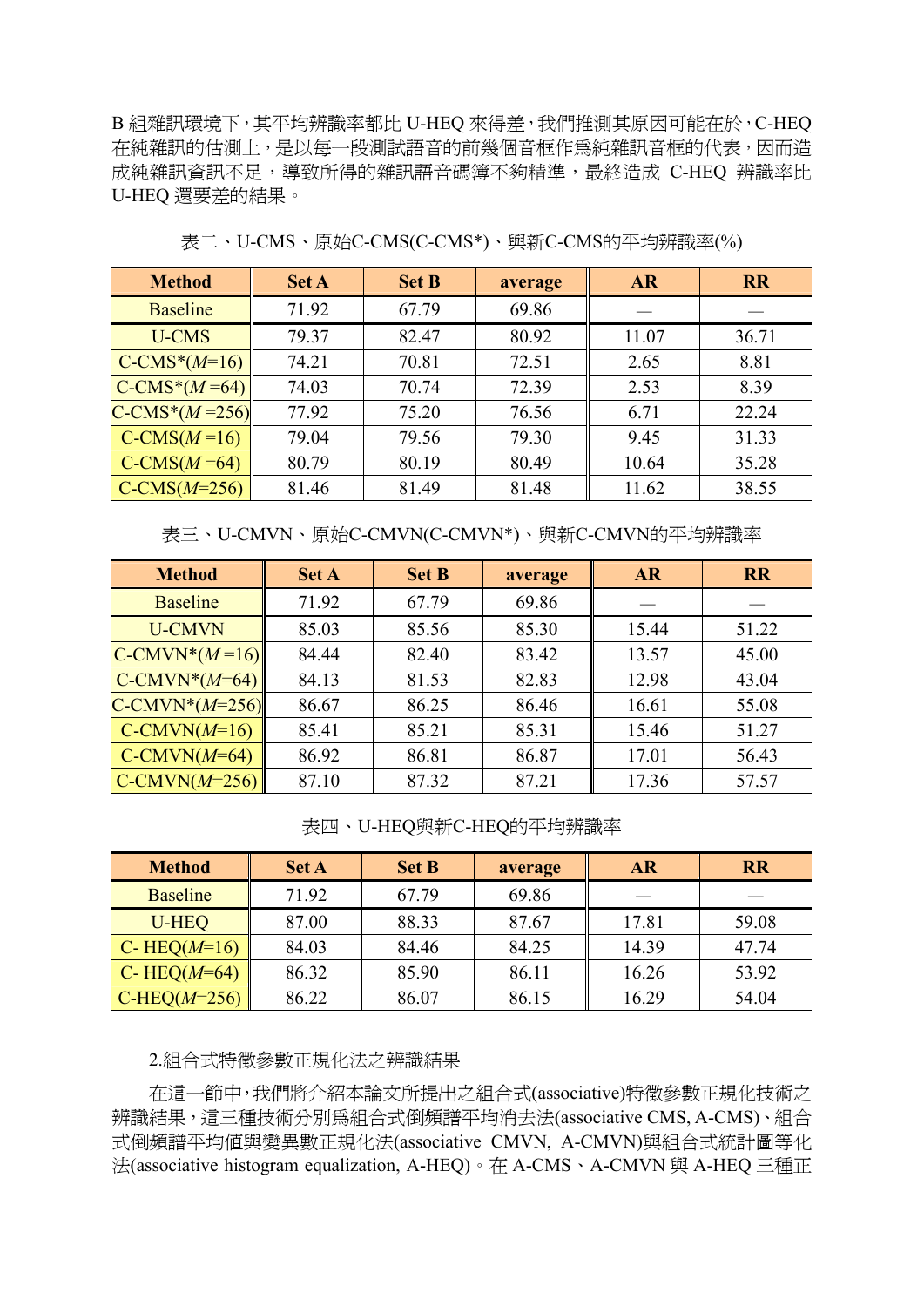規化技術中,由於在不同的碼字數目*N* 下,產生最佳辨識率的*α*值(如式(4.5)、(4-7)與 (4.8)中所示)或*β* 值(如式(4.10)中所示)不盡相同,因此在以下的實驗辨識結果中,我們 只呈現在不同的*N* 值時,所產生最佳平均辨識率之*α*值或*β* 值之結果。

首先,表五為 A-CMS 在碼字數目*N* 分別為 16、64 與 256 下,所得到的最佳辨識 結果,為了比較起見,我們也將表二中的基本實驗、C-CMS( $M = 256$ )與 U-CMS 的平均 辨識率列在表中。從此表中,我們可以觀察到以下幾種情形:

①組合式倒頻譜平均消去法(A-CMS)相較於基本實驗而言,無論在碼字數 M =16、 64 與 256 下,其平均辨識率皆有大幅的進步,三者在 A 組雜訊環境下分別有 11.86%、 11.30%與 10.98%的辨識率提升,在 B 組雜訊環境下分別有 17.76%、16.82%與 16.83% 的辨識率提升,由此可看出 A-CMS 具有不錯之特徵強健化效果。

○2 A-CMS 在各種不同的碼字數*N* 之下,其平均辨識率皆比 C-CMS 與 U-CMS 來 得好,其中在N=16 時能有最佳的效果, 在 A 組雜訊環境與 B 組雜訊環境下之平均辨 識率分別為 83.78%與 85.55%,相較於 C-CMS 取 M =256 所得之最佳辨識率, A-CMS 在 A 組雜訊環境與 B 組雜訊環境下分別進步了 2.32%和 4.06%,這些進步都顯示了 A-CMS 優於 C-CMS。最後相較於 U-CMS, A-CMS 在 A 組雜訊環境與 B 組雜訊環境下 其辨識率分別可以提升 4.41%和 3.08%。因此由實驗數據中可以證明,相對於 C-CMS 與 U-CMS 而言,A-CMS 都可以得到較好的辨識結果,這可能是因為 A-CMS 同時整合 了 C-CMS 與 U-CMS 所用的統計資訊,所以它更能有效改善語音在雜訊下的強健性。

| <b>Method</b>                   | <b>Set A</b> | <b>Set B</b> | average | <b>AR</b> | <b>RR</b> |
|---------------------------------|--------------|--------------|---------|-----------|-----------|
| <b>Baseline</b>                 | 71.92        | 67.79        | 69.86   |           |           |
| <b>U-CMS</b>                    | 79.37        | 82.47        | 80.92   | 11.07     | 36.71     |
| $C-CMS(M=256)$                  | 81.46        | 81.49        | 81.48   | 11.62     | 38.55     |
| A-CMS( $M=16$ , $\alpha=0.5$ )  | 83.78        | 85.55        | 84.67   | 14.81     | 49.13     |
| A-CMS( $M=64$ , $\alpha=0.6$ )  | 83.22        | 84.61        | 83.92   | 14.06     | 46.64     |
| A-CMS( $M=256$ , $\alpha=0.6$ ) | 82.90        | 84.62        | 83.76   | 13.91     | 46.13     |

表五、U-CMS、新C-CMS與A-CMS的平均辨識率

接著,表六為A-CMVN在碼字數目*M* 分別為16、64與256下,所得到的最佳辨識結 果,在表中,我們也列出原表三中的基本實驗、C-CMVN(*M* =256)與U-CMVN的平均 辨識率以供比較。從此表中,我們可以觀察到以下幾種情形:

 ○<sup>1</sup> 組合式倒頻譜平均值與變異數正規化法(A-CMVN)在碼字數目*M* =16、64 與 256 下,相較於基本實驗而言,其平均辨識率皆有大幅的改進,這三種 A-CMVN 在 A 組雜 訊環境下分別有 16.19%、16.08%與 15.43%的辨識率提升,在 B 組雜訊環境下分別有 21.18%、20.77%與 20.26%的辨識率提升,由此可以發現 A-CMVN 確實能降低加成性雜 訊對語音特徵的干擾,而提升辨識精確度。

 ○2 A-CMVN在各種碼字數*N*的情形下,其平均辨識率皆比C-CMVN、U-CMVN來 得好,其中以N=16時表現為最佳,在A組雜訊環境與B組雜訊環境下之平均辨識率分 別為88.11%和88.97%,相較於C-CMVN取*M* =256所得之最佳辨識率,A-CMVN在A組 雜訊環境與B組雜訊環境則分別進步了1.01%與1.65%,這些進步都顯示了A-CMVN優於 C-CMVN;而跟U-CMVN比較時,A-CMVN在A組雜訊環境與B組雜訊環境下,其辨識 率分別可以提升3.08%和3.41%,其相對改善率分別為20.55%與23.62%。類似之前的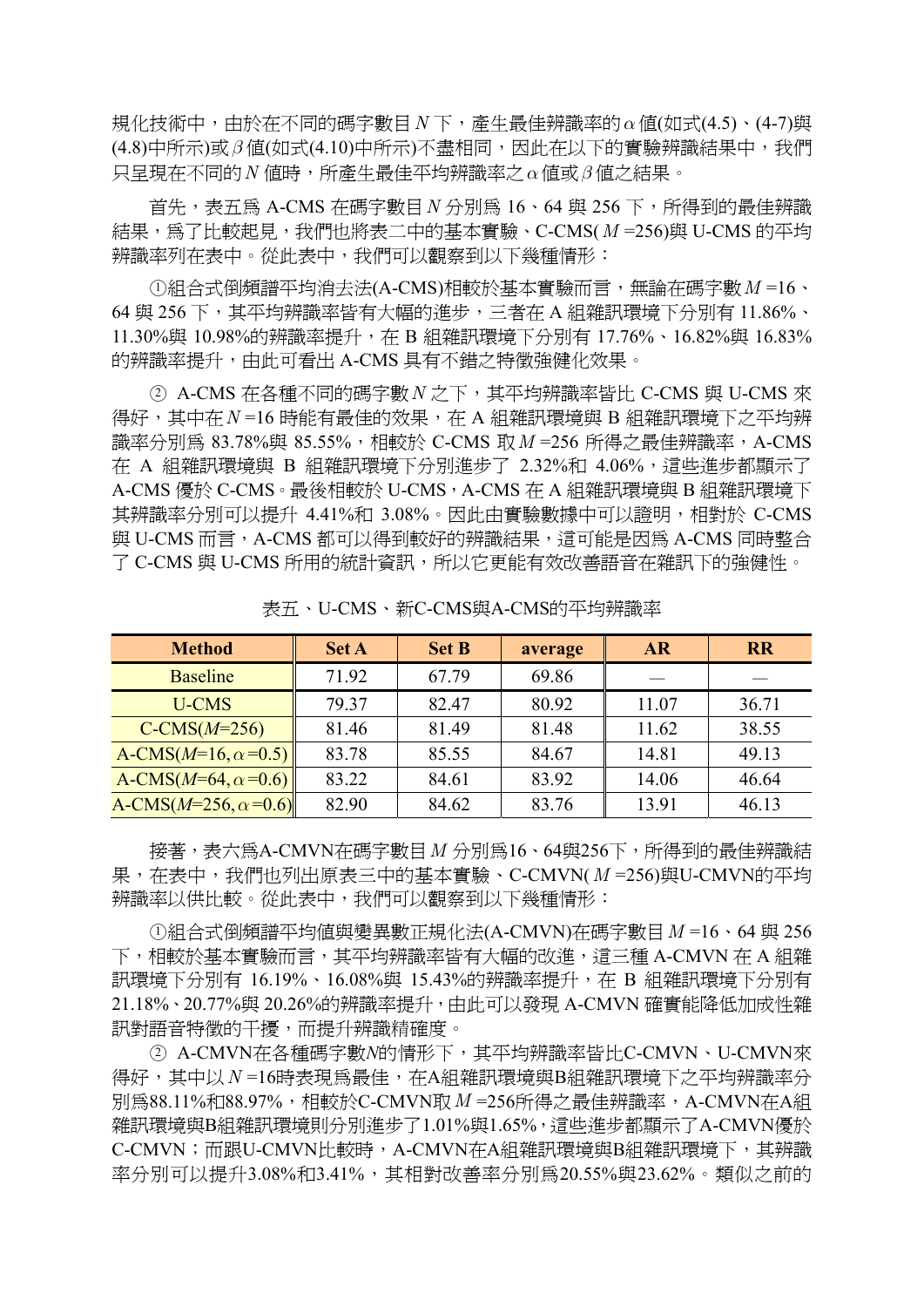A-CMS,A-CMVN同時整合了C-CMVN與U-CMVN所用的統計資訊,因此我們預期它 具備了更佳的語音特徵強健化的效果,實驗數據也確實驗證了A-CMVN的表現明顯優於 C-CMVN與U-CMVN。

| <b>Method</b>                      | <b>Set A</b> | <b>Set B</b> | <b>Average</b> | <b>AR</b> | <b>RR</b> |
|------------------------------------|--------------|--------------|----------------|-----------|-----------|
| <b>Baseline</b>                    | 71.92        | 67.79        | 69.86          |           |           |
| <b>U-CMVN</b>                      | 85.03        | 85.56        | 85.30          | 15.44     | 51.22     |
| $C-CMVN(M=256)$                    | 87.10        | 87.32        | 87.21          | 17.36     | 57.57     |
| A-CMVN( $M=16$ , $\alpha=0.7$ )    | 88.11        | 88.97        | 88.54          | 18.69     | 61.98     |
| A-CMVN( $M=64$ , $\alpha=0.8$ )    | 88.00        | 88.56        | 88.28          | 18.43     | 61.12     |
| A-CMVN( $M=256$ , $\alpha = 0.8$ ) | 87.35        | 88.05        | 87.70          | 17.85     | 59.20     |

表六、U-CMVN、新C-CMVN與A-CMVN的平均辨識率

最後,表七為A-HEQ在碼字數目*M* 分別為16、64與256下,所得到的最佳辨識結果, 為了比較起見,我們也將表四中的基本實驗、C-HEQ(*M*=256)與U-HEQ的平均辨識率列 在表中。從此表中,我們可以觀察到以下幾種情形:

○<sup>1</sup> 對於組合式統計圖等化法(A-HEQ)而言,無論在碼字數*M* =16、64與256下,其 平均辨識率相較於基本實驗而言,都有大幅的改進,三者在A組雜訊環境下分別有 18.15%、17.28%與15.76%的辨識率提升, 在B組雜訊環境下分別有23.08%、22.36%與 21.10%的辨識率提升,顯示了A-HEQ在語音特徵強健性的效能,且相較於之前所述的 兩種組合式特徵正規化法A-CMS與A-CMVN,A-HEQ的表現更為優異。

 ○<sup>2</sup> A-HEQ在各種碼字數*M*的情形下,其平均辨識率皆比C-HEQ與U-HEQ來得好, 其中以M=16所得的平均辨識率為最佳,存A組雜訊環境與B組雜訊環境下之辨識率分別 為90.07%和90.87%,相較於C-HEQ取*M* =256所得之最佳辨識率,A-HEQ在A組雜訊環 境與B組雜訊環境下其辨識率則分別進步了3.85%與4.80%,這些進步都顯示了A-HEQ優 於C-HEQ;而跟U-HEQ比較時,A-HEQ在A組雜訊環境與B組雜訊環境下其辨識率分別 提升了3.07%與2.54%,其相對改善率分別為23.62%與21.76%。類似之前的結果,這裡 我們再次驗證了組合式的方法優於碼簿式與整段式的方法, 即A-HEQ比C-HEQ與 U-HEQ更能提升雜訊環境下語音辨識的精確度。

| <b>Method</b>              | <b>Set A</b> | <b>Set B</b> | <b>Average</b> | <b>AR</b> | <b>RR</b> |
|----------------------------|--------------|--------------|----------------|-----------|-----------|
| <b>Baseline</b>            | 71.92        | 67.79        | 69.86          |           |           |
| U-HEQ                      | 87.00        | 88.33        | 87.67          | 17.81     | 59.08     |
| $CHEQ(M=256)$              | 86.22        | 86.07        | 86.15          | 16.29     | 54.04     |
| A-HEQ( $M=16, \beta=0.9$ ) | 90.07        | 90.87        | 90.47          | 20.62     | 68.39     |
| A-HEQ( $M=64, \beta=0.9$ ) | 89.20        | 90.15        | 89.68          | 19.82     | 65.75     |
| A-HEQ( $M=256, \beta=1$ )  | 87.68        | 88.89        | 88.29          | 18.43     | 61.14     |

表七、U-HEQ、新C-HEQ與A-HEQ的平均辨識率

## 六、結論與未來展望

在本論文中,我們主要討論的特徵參數正規化技術,分別為倒頻譜平均消去法 (CMS)、倒頻譜平均値與變異數正規化法(CMVN)與倒頻譜統計圖等化法(HEQ),這三 種技術皆須使用到特徵的統計量。傳統上,這些統計量是經由一整段的語音特徵估測而 得。因此,其對應的技術,我們統稱為整段式(utterance-based)特徵參數正規化技術。在